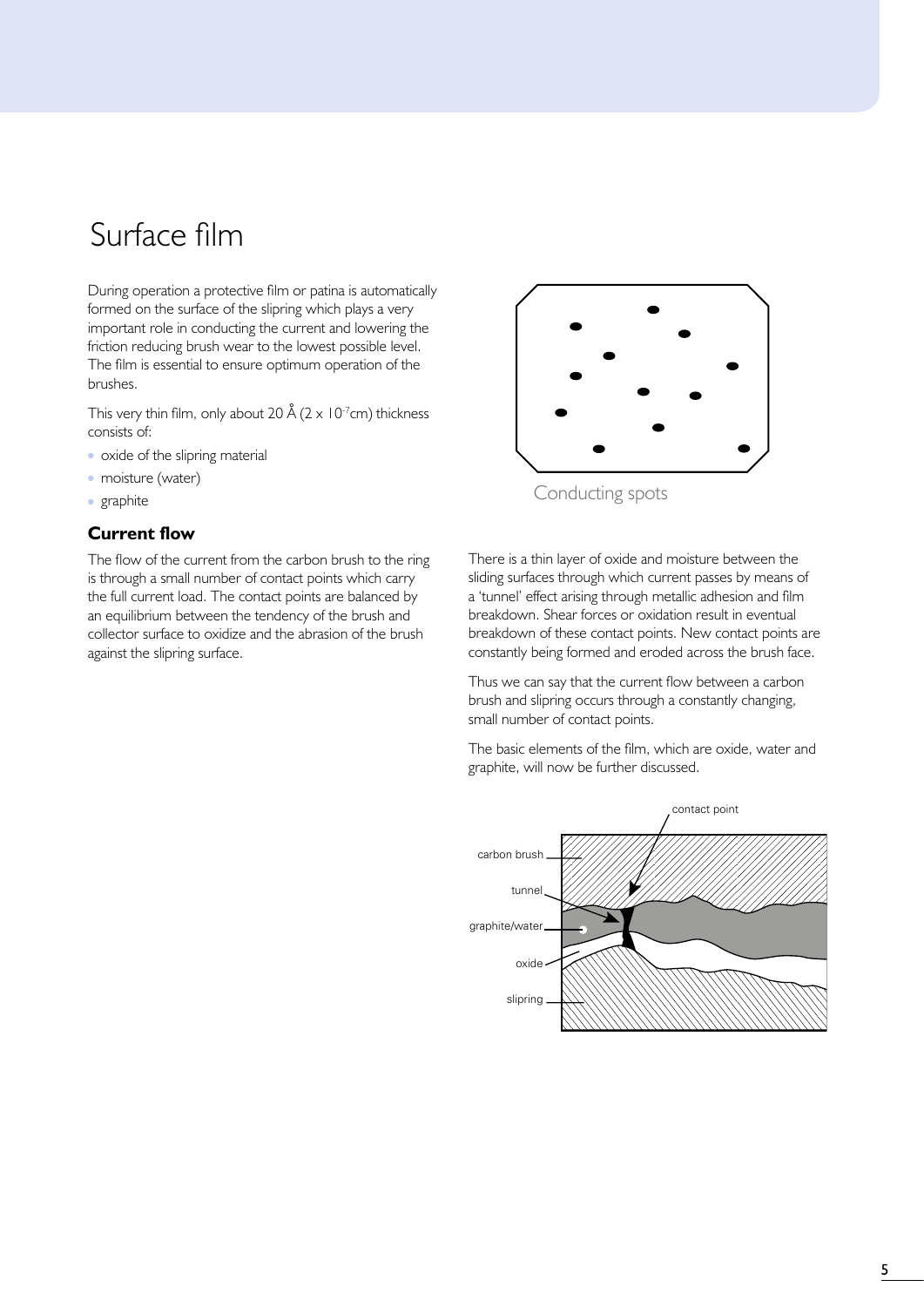

# Surface film (continued)

# **Oxide**

An oxide film on steel is more porous, more abrasive, and forms faster than on copper.

The speed of oxide formation depends on the temperature, current and specific atmospheric contaminants.

#### **Temperature**

At a higher temperature the slipring material tends to oxidise faster than at a low temperature.

The best ring temperature during operation is 60 - 90 °C. It is also very important that the temperature is the same across the whole surface of the slipring.

Different temperatures not only cause different thickness of oxide layers, but also affects the current distribution between brushes.

Therefore the cooling air of the slipring compartment has to flow in such a way, that the same cooling properties are achieved across the slipring surface.

Sometimes air turbulence is created by obstacles in the airflow path. Because of this, part of the ring becomes less cooled than others. As a result ring wear, selective action, or even worse burnt cables can be the result.

The temperature rise of the slipring is approx. 90% caused by the friction and only 10% by electrical losses.

#### Current

The ionised metal gas that conducts the current in a conducting spot transforms into a little bit of oxide. This is how in general, oxide formation is improved when the current density is higher.

On cathodic or negative brushes this effect is much stronger due to electrolysis. On positive brushes the current causes a roughening of the slipring surface.

This will be further discussed in paragraph 3, polarity effect on the film.

#### **Contaminants**

The presence of oil, dirt, dust, smoke, silicones in free form or oxidising gases can reduce or increase the formation of the oxide layer. More details are given in paragraph 9, inspections and maintenance.

#### **Graphite**

Studies show that the graphite layer plays the major role in reducing friction and wear in addition to improving contact.

The graphite particles fill the recesses on the slipring surface, in a layered or shingled manner. They have a random oriented structure next to the metal and a cone pointing orientation 10 – 20 degrees in the direction of sliding on the sliding surface. The layers are held together by adhesive forces which are higher than the friction force between the brush and the ring, provided that there is enough moisture on the sliding surface.



graphite near slipring Graphite near slipring



Graphite near sliding surface